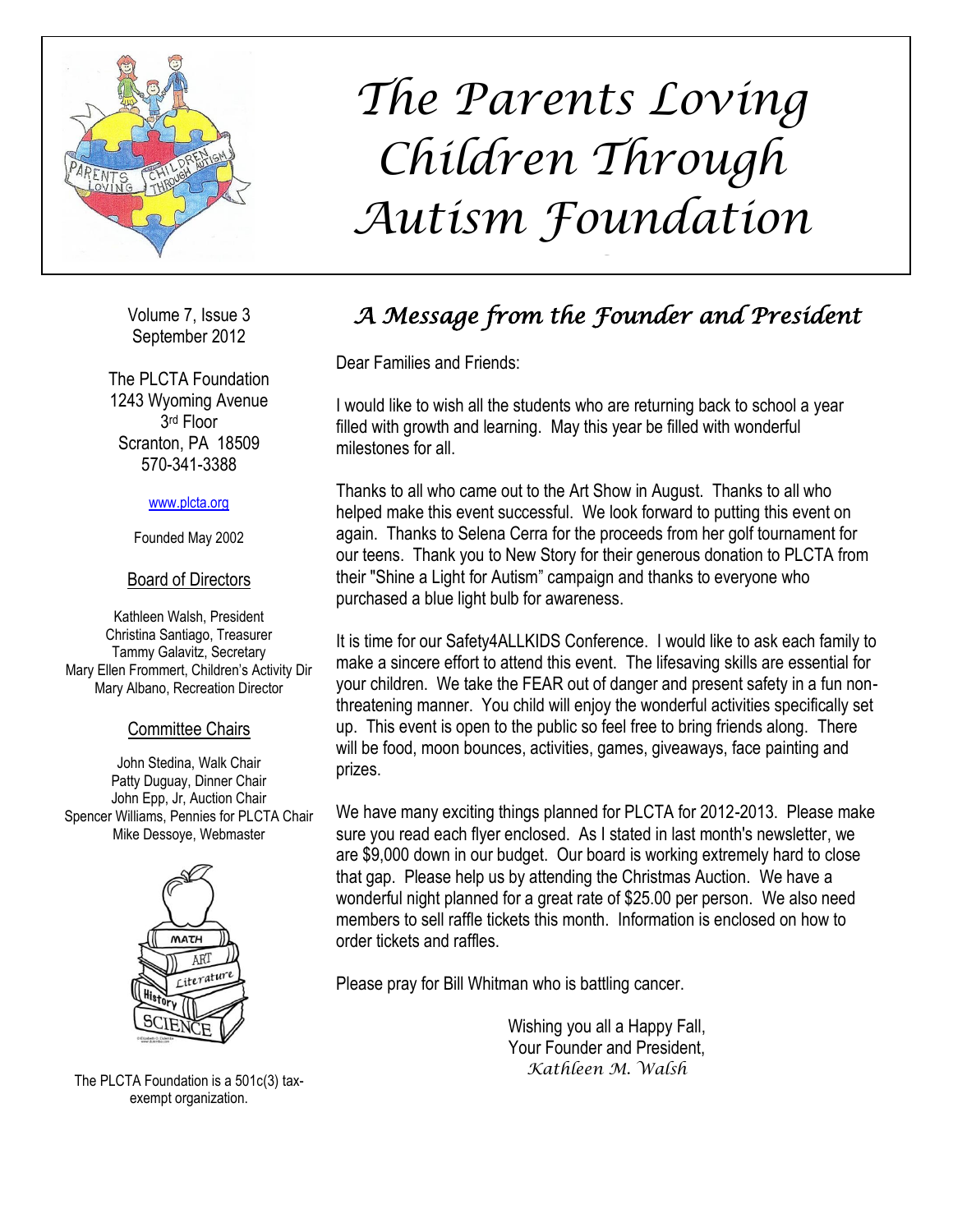### *Our Condolences to…*



Our thoughts and prayers go out to the family of Thomas Lydon and Laura Gallagher and her sons, Sean and Bryan, on the passing of her husband and their father.

## *PLCTA's Dates to Remember*

**September 26 - RSVP DEADLINE, Roba's Family Farm** (see flyer).

**September 29 - Safety4AllKids Conference**, 12:00- 4:00 pm, Dunmore Community Center, Dunmore (see flyer).

**October 6 – Annual Trip to Roba's Family Farm** (see flyer).

**December 6 - Christmas Auction**, 6:30 pm, Clarion Hotel Ballroom, Scranton (see flyer).

### *Recreation News*

#### **NOTICE FOR ALL SOCIAL GROUPS**

Please respect the age ranges of our social groups. We are trying to provide social opportunities for all of our children living through autism.

#### **YOUTH SOCIAL (12 & UNDER)**

The September social will be the Safety4AllKids Conference and the October social will be Roba's. The November social will be Saturday the 17th at 2:30 p.m. at First Class Gymnastics in Jessup. RSVP to Mary Ellen at 346-2955 and bring a snack to share.

#### **YOUNG TEEN SOCIAL (12-15 YEARS OLD)**

September's social will be the Safety4AllKids Conference and the October social will be Roba's.

#### **TEEN TO ADULT BOWLING SOCIAL (16 & OLDER)**

For children with autism who are 16 years old or older, PLCTA's Teen Social will be held at Idle Hour Bowling Lanes, from 1:00-3:00 p.m. on Saturday, September 8th and 22nd. **Please plan to arrive by 12:45** to get your shoes and ball. The October social will be Roba's.

#### **FOR MORE INFORMATION, CONTACT**

PLCTA's Headquarters at 570-341-3388 and leave a message.

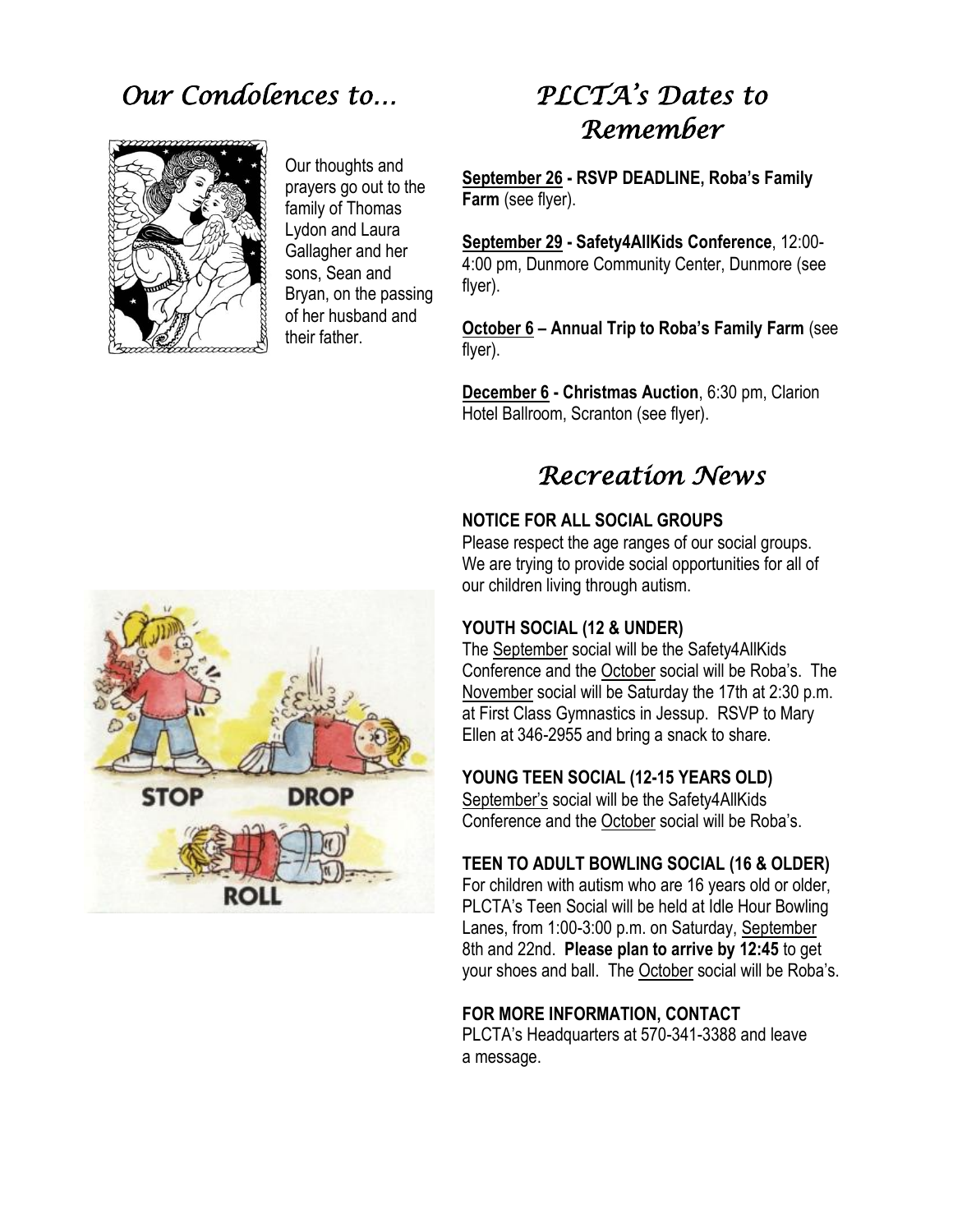

## **September 2012**



| Sunday         | Monday | Tuesday                                                 | Wednesday                                                  | Thursday | Friday                                            | Saturday                                                                              |
|----------------|--------|---------------------------------------------------------|------------------------------------------------------------|----------|---------------------------------------------------|---------------------------------------------------------------------------------------|
|                |        |                                                         |                                                            |          |                                                   | $\mathbf{1}$                                                                          |
|                | 3      |                                                         | 5                                                          | 6        | $\overline{7}$                                    | 8                                                                                     |
| $\overline{2}$ |        | $\overline{4}$                                          |                                                            |          | <b>PLCTA BOARD</b><br><b>MEETING, 7:00,</b><br>HQ | <b>TEEN TO ADULT</b><br><b>BOWLING SOCIAL,</b><br>1:00, Idle Hour Lanes               |
| 9              | 10     | 11                                                      | 12                                                         | 13       | 14                                                | 15                                                                                    |
| 16             | 17     | 18<br>SibShops© at<br>Dunmore<br>YMCA, 5:00-<br>7:00 pm | 19<br>SibShops© at<br>Carbondale<br>YMCA, 5:00-<br>7:00 pm | 20       | 21                                                | 22<br><b>TEEN TO ADULT</b><br><b>BOWLING SOCIAL,</b><br>1:00, Idle Hour Lanes         |
| 23             | 24     | 25                                                      | 26<br><b>RSVP</b><br><b>DEADLINE For</b><br>Roba's Trip    | 27       | 28                                                | 29<br><b>SAFETY4ALLKIDS</b><br><b>CONFERENCE, 12-</b><br>4 pm, Dunmore<br>Comm Center |
| 30             |        | <b>SAVE THE DATE!</b>                                   |                                                            |          |                                                   |                                                                                       |
|                |        | Oct 6 - Roba's<br>Dec 6 - Christmas Auction             |                                                            |          |                                                   |                                                                                       |

To be included in PLCTA's newsletter, please submit your events by the 20<sup>th</sup> of the month prior to your event.

Calendar items in **bold** print are PLCTA Foundation sponsored events. The PLCTA Foundation provides notification of third-party events in our calendar as a courtesy and assumes no responsibility for those events.

> Download a copy of this newsletter in pdf format after joining www.plcta.org!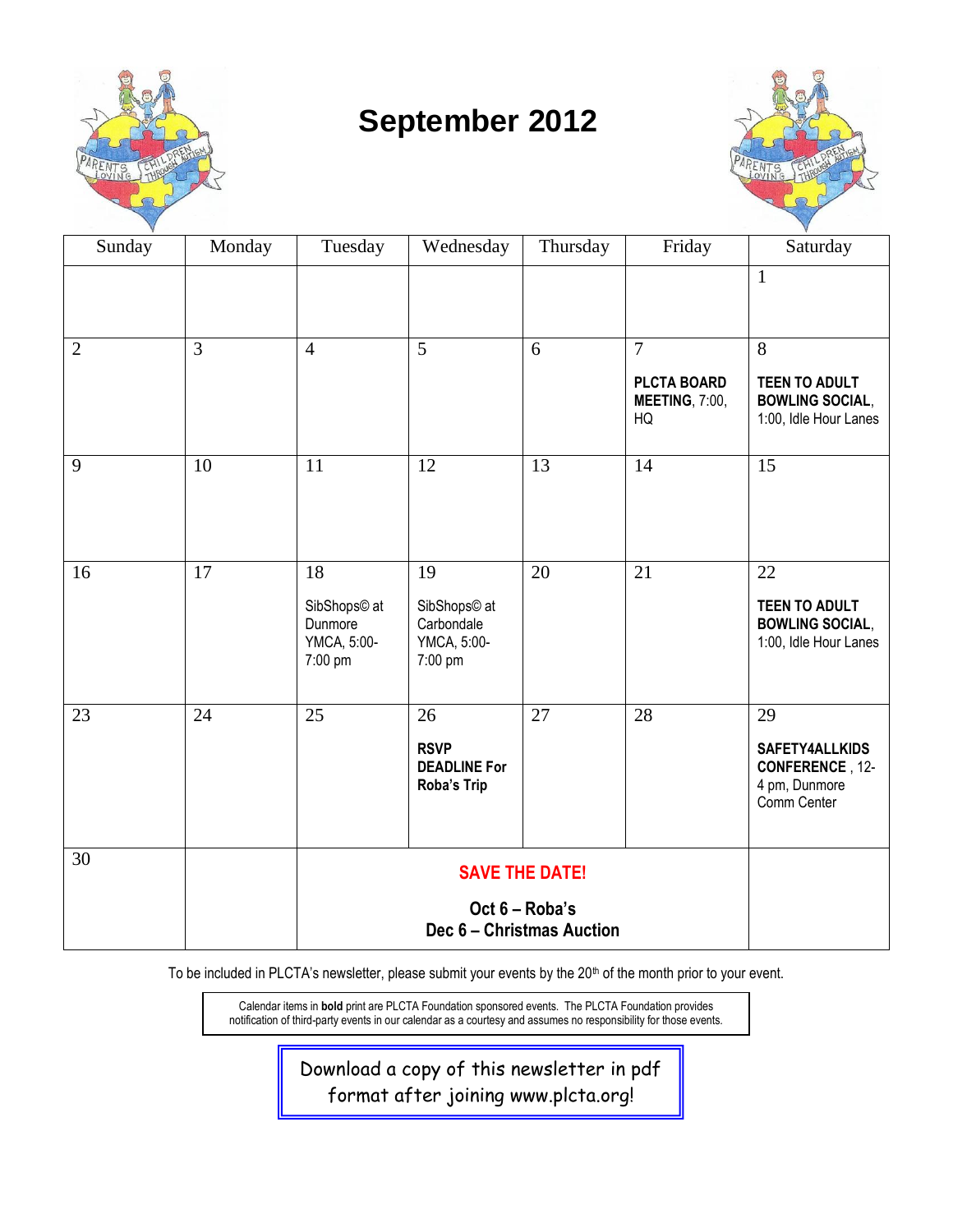

**PLCTA 5th Annual Safety Conference** September 29, 2012

**Time 12 - 4pm** 

**Dunmore Community Center** 

1400 Monroe Ave

Food, Face Painting, Moonbounce,

**Safety Training, Activities,** 

**Fire Safety House & Free Giveaways** 

## **PLEASE JOIN US**

to 570 341-3388





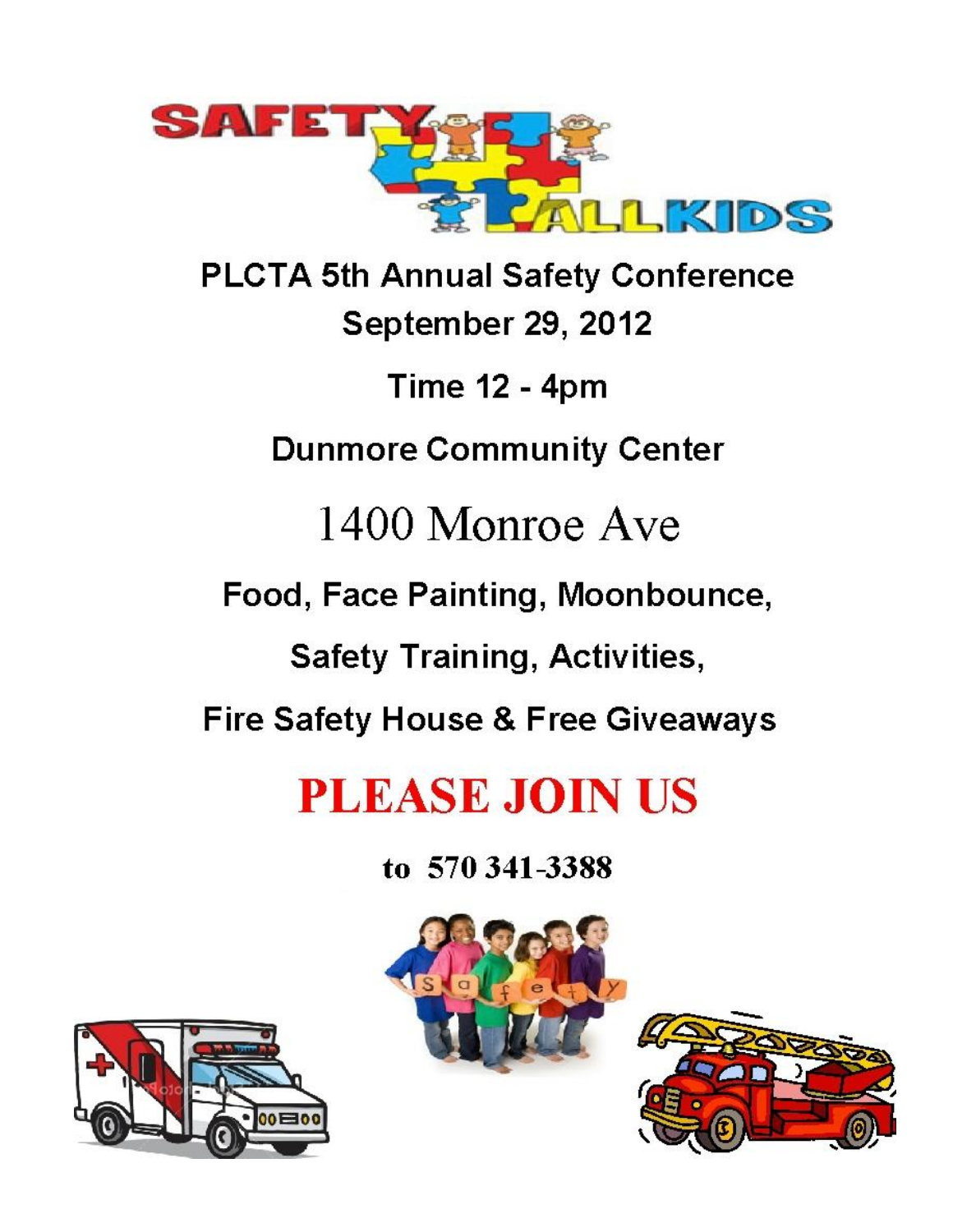## **PLCTA'S ANNUAL Trip To Roba's Family Farm**

# **Come And Join the Fun**

Date: October 6, 2012 Location: Campsite # 37  $Time: 5pm - 9pm$ Food, drinks and snacks will be provided

We will be roasting marshmallows Kids will receive a goodie bag Everyone will receive a small pumpkin

Cost: PLCTA Members and Immediate

Family - NO CHARGE NON-PLCTA Members/Guests - \$9.95 per person payable to PLCTA at Event.

If anyone would like to bring a side dish/dessert, please call Mary & let her know.

There will be no Coffee served. Hot Chocolate will be provided.

NOTE: as we are purchasing the tickets before hand, If you don't show up you will be responsible for the \$9.95. ticket price day of event is \$11.95 "NO RAIN DATE"

> RSVP's Must be made by September 26, 2011 (There will be NO EXCEPTIONS) RSVP's can be made to mary albang 570-606-6930 leave message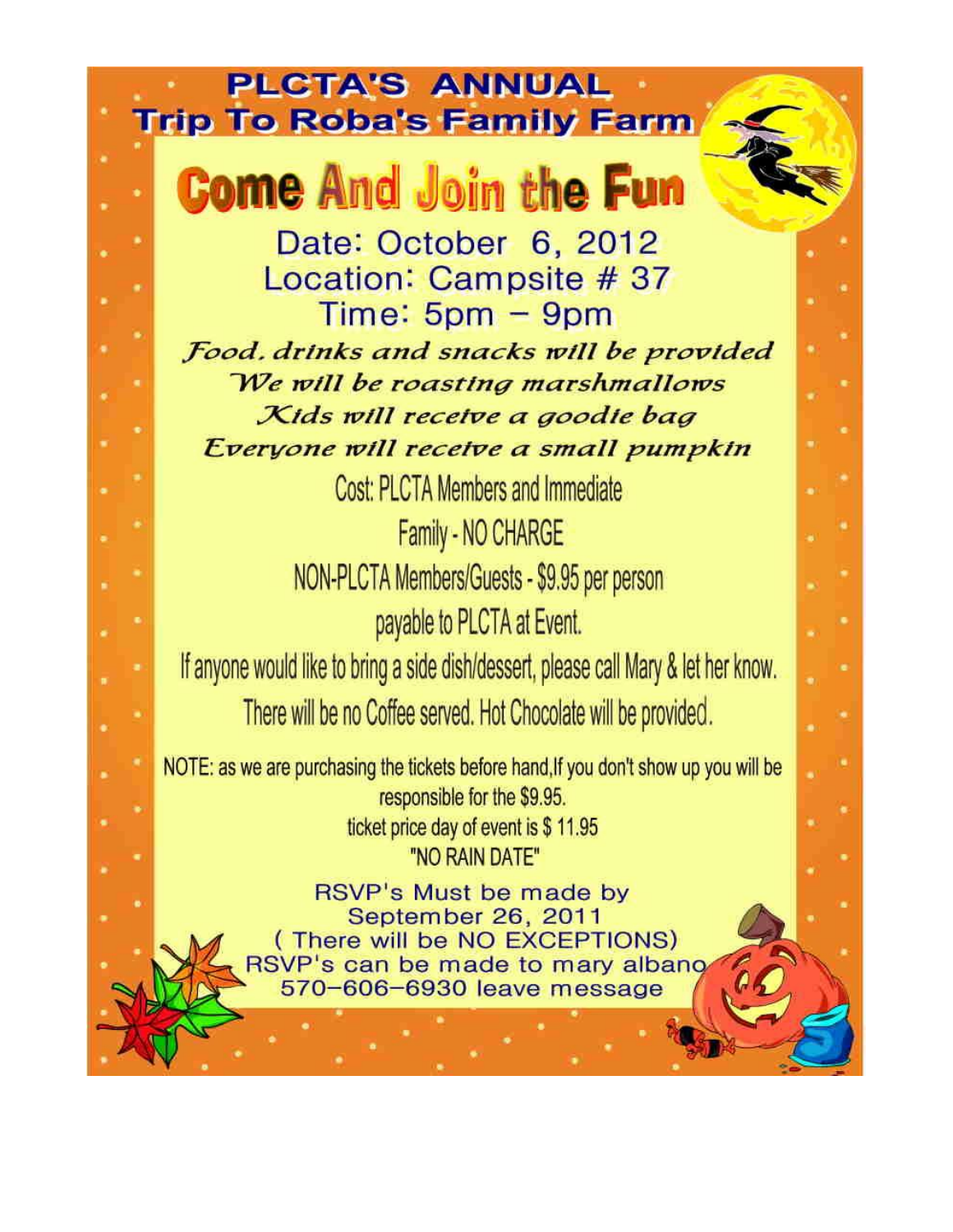



Plcta's Holiday Auction Raffle Tickets

1st Prize \$1,000.00 Cash

2nd Prize Kindle Fire



Q

3rd Prize \$ 150.00 Cash

Ticket Price \$ 5.00 Each

Drawing Date is December 6, 2012

**For Tickets Contact** Christina Santiago 570-510-8032 csantiago@plcta.org